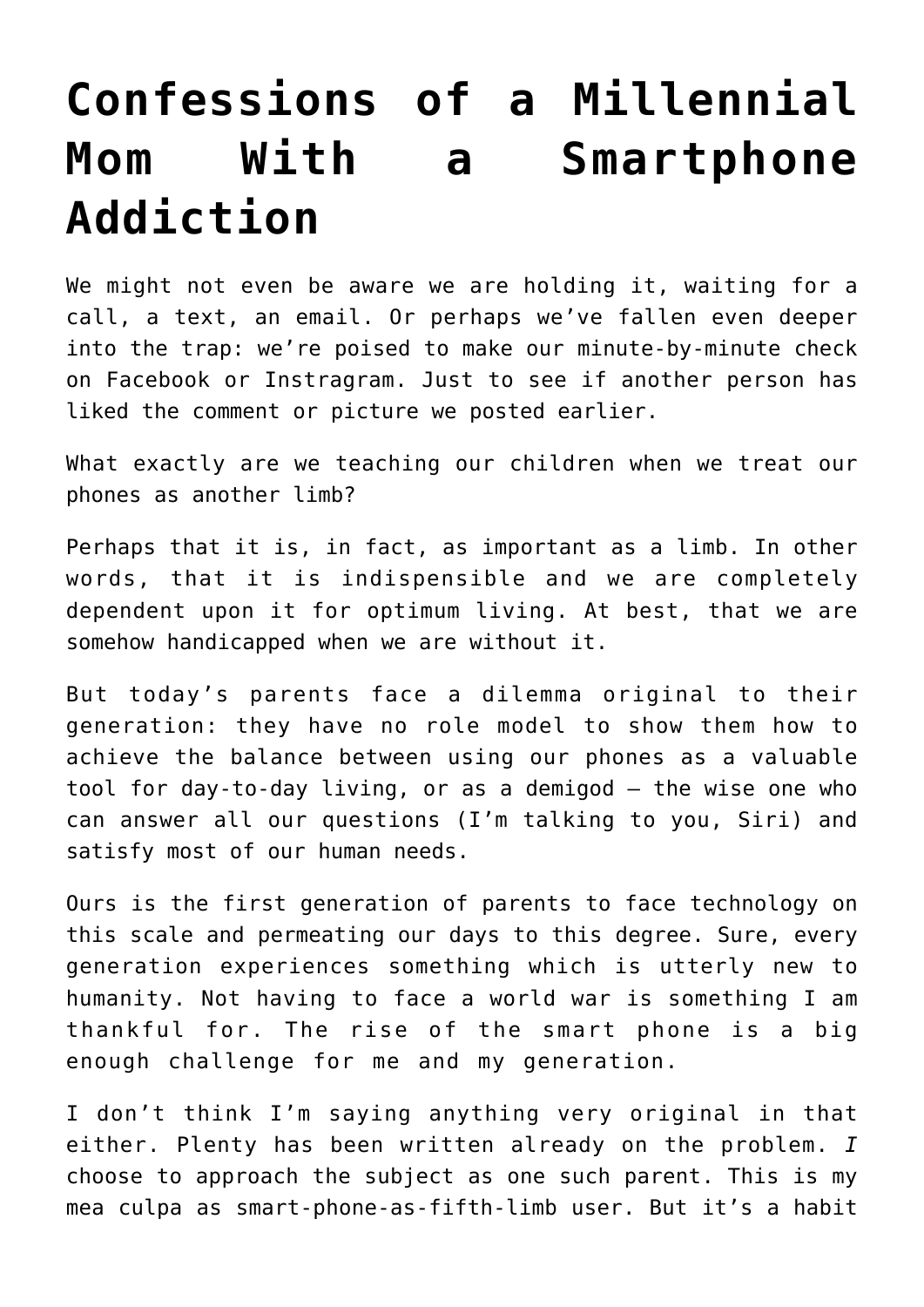I sincerely wish to break. As a certain heroic individual once said, "For what I want to do, I do not do, but what I hate, I do."

It's an uncomfortable feeling, tuning back into the present after a dip into virtual reality, to see my three-year-old son standing at my feet, gazing up into my face. That's when I register, five seconds too slow (which is thirty minutes in child-time), that he has asked me something: "We go and see our friends?"

His eyes, so pure and penetrating, have me flinging the phone somewhere out of sight…for a time. And then compensating by paying him extra zealous attention for a few minutes.

Here's the rub, though. Speaking as a mother, I find the phone a great way to zone out from the chaos for a moment. A moment to breathe and to feel connected to something outside my four walls.

But that's a trap, too, isn't it? Nothing beats real human contact for connection, and if we meet our need for moral support and communal feeling by social media, doesn't it dampen our incentive to actually "go and see some friends"? Yes, I'm talking extremes. Of course we see our friends — I'm not rearing another  $E.T. - but I$  am trying to pinpoint the subtlety of the issue.

Don't get me wrong, I think phones are great. As a means of contact, a source of information, and even, in moments, as a way of taking a break from the incessant demands of family life, the smartphone is the best thing since sliced bread!

But knowing how to use a phone *well* requires of me not only a clear idea of what's appropriate usage. More importantly, it requires a huge amount of self-discipline to implement those self-set boundaries. Tough gig; as if parents didn't have enough to worry about. But the cliché holds: are you in control of the phone or is it in control of you? They can be